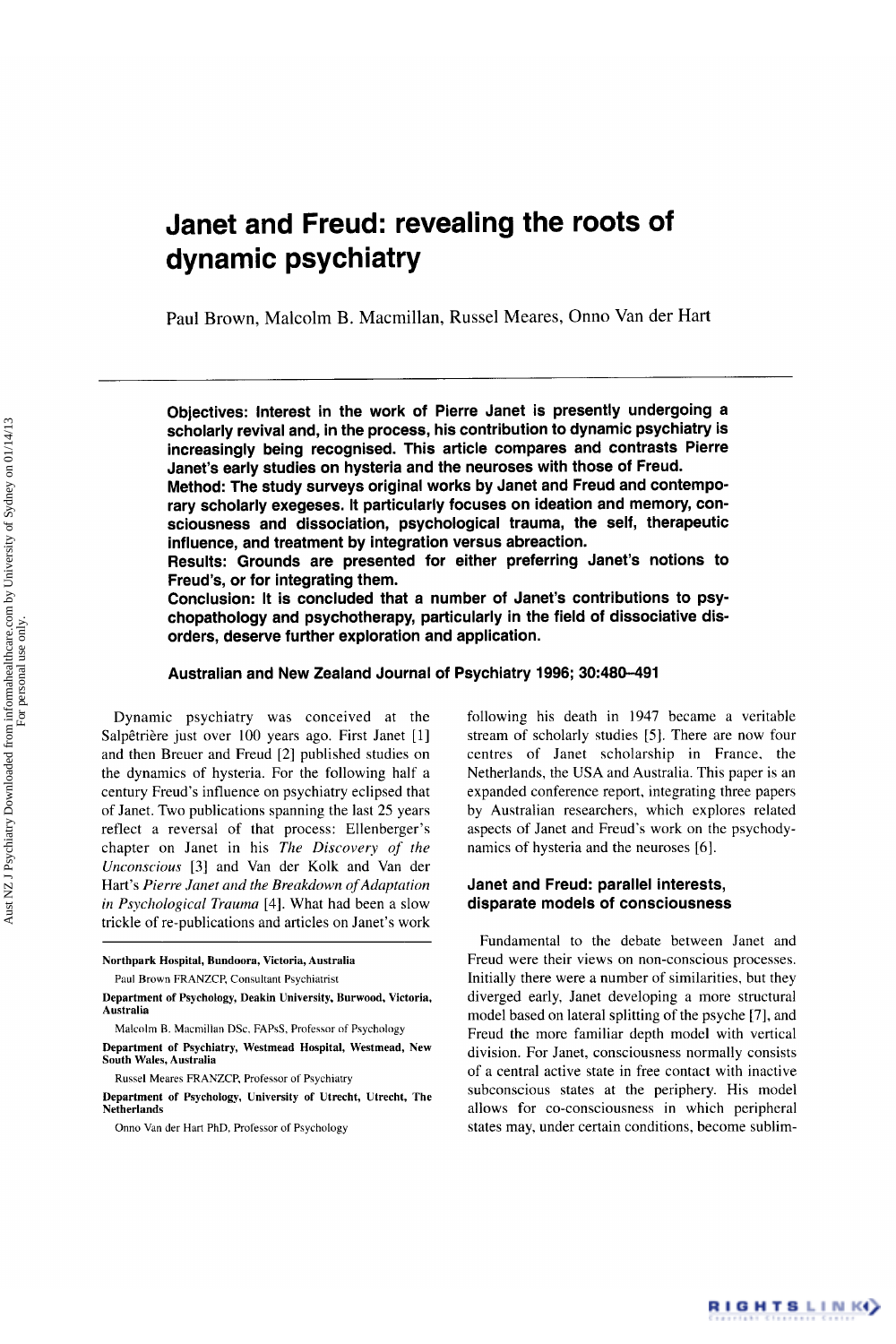inally active and then consciously aware. In the dissociated state (e.g. following psychological trauma) subconscious ideas, emotions and memories are pathologically split off from the main focus of attention. There they remain active, coexisting with and mostly secondary to primary consciousness. Subconscious mental states become semiautonomous in dissociative symptoms such as fugue, or completely autonomous in multiple personality, frequently then becoming the dominant consciousness. Janet's model is currently undergoing a renaissance of interest, particularly in regard to posttraumatic states [4,8] and dissociative disorders [9,10].

#### **Hysteria and ideas**

Janet divided the symptoms of hysteria into stigmata, which are the core phenomena, and accidents, which are contingent symptoms associated with psychological trauma [I]. Both are characterised by an underlying defect in the process of psychological synthesis. manifesting in stigmata with motor and sensory dissociation (traditionally known as conversion), and in accidents with dissociation of ideas, memory and consciousness. Although stigmata were considered to be essentially endogenous, stress and trauma were also seen as capable of playing a role in their psychogenesis, specifically through the medium of memory and related ideational processes.

Prior to Janet, for example in the work of Charcot, a negative characterisation of hysterical symptoms predominated [11,12]. Since the clinical phenomena did not correspond to anatomically determined lesions, they were seen as lacking positive characteristics of their own. Thus in 1888, following his 1885- 1886 visit to Paris, Freud continued to promulgate the theory of hysteria as ignorance of anatomy, both in his entry on hysteria in Villaret's influential *Handwortebuch* [13] and in the preface to his translation of Bernheim's *Suggestion* [14]. It was only 5 years later in 1893, following the seminal publications by Janet in the previous year  $[15-17]$ , that Freud was able to begin developing his own positive characterisation of hysteria.

In 1892, Janet read a series of papers at the Salpêtrière, covering the major symptoms of hysteria [I]. He made the revolutionary proposal that it was the idea representing the organ or its function that was lost to consciousness. Neither Charcot nor Freud had previously differentiated between actual organ

dysfunction and the popular notion of it. Janet proposed that it is the latter which gives rise to the peculiar symptomatic distribution. He also pointed out that determination of the details of the symptom by ordinary, everyday ideas of the organ indicates that hysterical symptoms are not entirely organic maladies but also have an important psychological component. In a proportion of cases, the latter consists of a process of symbolisation following psychological trauma. One year later in 1893, Freud incorporated Janet's thesis and developed his posttraumatic ideational model to cover all hysterical symptoms. At first he acknowledged his debt to Janet for the positive characterisation of hysteria, but 30 years later he indicated that psychoanalysis was not based on these researches of Janet's [18].

## **Hysterical accidents and traumatic memories**

Throughout the 19th century increasing clinical interest was shown in the contingent or accidental symptoms of hysteria. They were principally recognised in somnambulism, fugue and multiple personality. However, the link between these mental states and posttraumatic maladies of representation awaited the work of Janet. He recognised that a substantial proportion of cases were posttraumatic in origin. Thus, Crocq and de Verbizier recently estimated that nearly 50% of Janet's cases of neurosis in his first four major works (257 of 591) were posttraumatic in origin [19].

The first case which Janet attributed to a traumatic event was Lucie, reported in three papers between 1886 and 1888 [20-221. Her somnambulism, characterised by 'hallucinatory terrors', was traced to the emergence of a second personality, Adrienne, following a sudden fright at the age of 9. Another case, Marie, published in 1889 in *L'automatisme Psvchologique,* also suffered recurrent somnambulistic crises [23]. In these, the accidental symptoms commenced 2 days after the onset of each period with a rising sensation of cold up to her waist. This was traced back to her menarche when she attempted to staunch the flow of blood by immersing herself in a tub of ice cold water. Two further antecedent traumas were subsequently uncovered: seeing an old woman fall down stairs and die, and sleeping with a child who had impetigo. Janet thus acknowledged the contribution of psychological trauma early, but later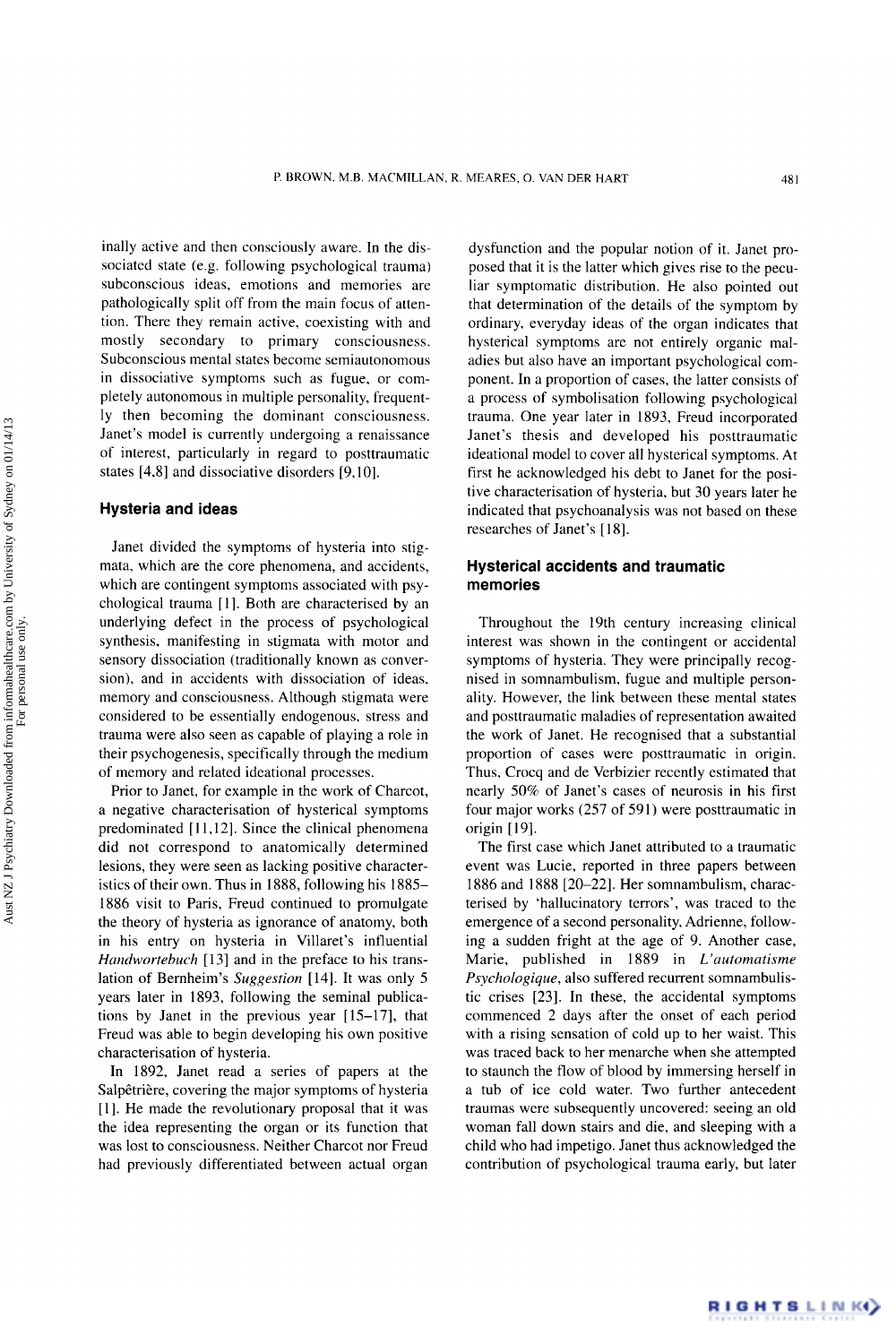discouraged the Freudian psychoanalytic tendency to conceptualise all hysterical symptomatology in terms of transformation of traumatic ideas.

Following Breuer's investigation of hysteria in Anna 0 in 1889. Freud explored with hypnosis the dynamics of hysteria in Emmy von N. These and three further cases of Freud were the basis of these authors' recognition of the contribution of psychological trauma to hysteria, particularly that of a sexual nature (e.g. Breuer and Freud [2, p.213]).

**It** was only a short step for both Janet and Freud to propose the elimination of the pathogenic non-conscious basis of posttraumatic hysteria using hypnosis. In parallel with Delboeuf in Belgium, they employed a combination of uncovering, direct and indirect suggestion. and therapeutic modification [24].

#### **Dissociation and posttraumatic hysteria**

Janet began to conceptualise posttraumatic hysteria in *L'criitomntisme Psychologique* [23], but did not use the term 'hystérie traumatique' until his publication *Les MPdicntions Psychologiques* some *30* years later  $[25, p.710]$ . His formulations of the natural history of this disorder were recently summarised in a three-stage model [26]. The acute stage can follow not only objective but also subjective psychological trauma. In it, the self is overwhelmed by intense emotion. For Irène, this was horror when her mother suddenly fell dead from her bed after she had nursed her for a prolonged period [27,28], while for Justine it was disgust at coming into contact with cholera corpses [I]. Heightened emotionality and suggestibility subsequently impede reflective appraisal and adaptive action and result in the failure to assimilate the primary experience of trauma.

In the second stage, consciousness is narrowed as traumatic memories are dissociated as subconscious fixed ideas. These memories emerge in flashbacks, nightmares and somnambulistic crises, particularly when triggered by closely related stimuli. They are otherwise masked by the more protean manifestations of hysteria including the stigmata. This gives the illness its essentially biphasic character in which re-experiencing the trauma in the form of accidental symptoms alternates with amnesias, phobias and other avoidance phenomena. In the final stage, emotional exhaustion leads to the emergence of non-specific manifestations which Janet called 'forced agitations', and ultimately results in defects in the will or abulia, depression and other psychological end states.

Janet thus considered the mechanism of posttraumatic hysteria to be dissociation with a progressive deficiency in the capacity for synthesis, first of traumatic images and emotions, then of traumatic memories as subconscious fixed ideas. and ultimately of a progressively wider range of personality functions and variables. Failure to synthesise and integrate psychological trauma could account for a proportion of hysteria, but in others the failure in psychological synthesis appeared to be primary. Janet postulated a defect in personal perception to explain these putative endogenous cases. However, contemporary research into the aetiology of dissociative disorder indicates that occult early childhood traumatisation may account for a proportion of such cases, which might have therefore been undetected by Janet [29J.

Breuer and Freud initially employed Janet's concepts to formulate their model of posttraumatic hysteria, and then hysteria and the neuroses in general [2, pp.170-1721. Thus, Freud linked Janet's notions of the role of conscious and subconscious ideas in hysterical symptom formation with his own concept of associative inaccessibility. In this, the idea of the organ or function is lost as a result of association with unconscious traumatic memories, and is fixated at the unconscious level by the emotional charge of the memory. Uncovering of traumatic memories in light somnambulistic states, for example under hypnosis, and abreaction of the associated quota of affective charge. restores the lost hysterical function. Up to 1894, Freud held a similar but unstated notion to Janet that subconsciousness is due to a failure of psychological synthesis. In this, the emotionally charged event is experienced in this secondary consciousness due to a dissociative splitting of the psyche. rather than as the result of the persistence of the quota of affect itself. He subsequently substituted his theory of repression.

## **Psychological synthesis, insufficiency and defect in personal perception**

Janet and Freud held increasingly disparate notions of aetiology and psychogenesis in hysteria and the neuroses. Janet referred to psychological synthesis and dissociation, which are functions of the self, while Freud, in relinquishing the latter conceptions, spoke of ego strength and weakness, and of defences and repression.

RIGHTSLINK)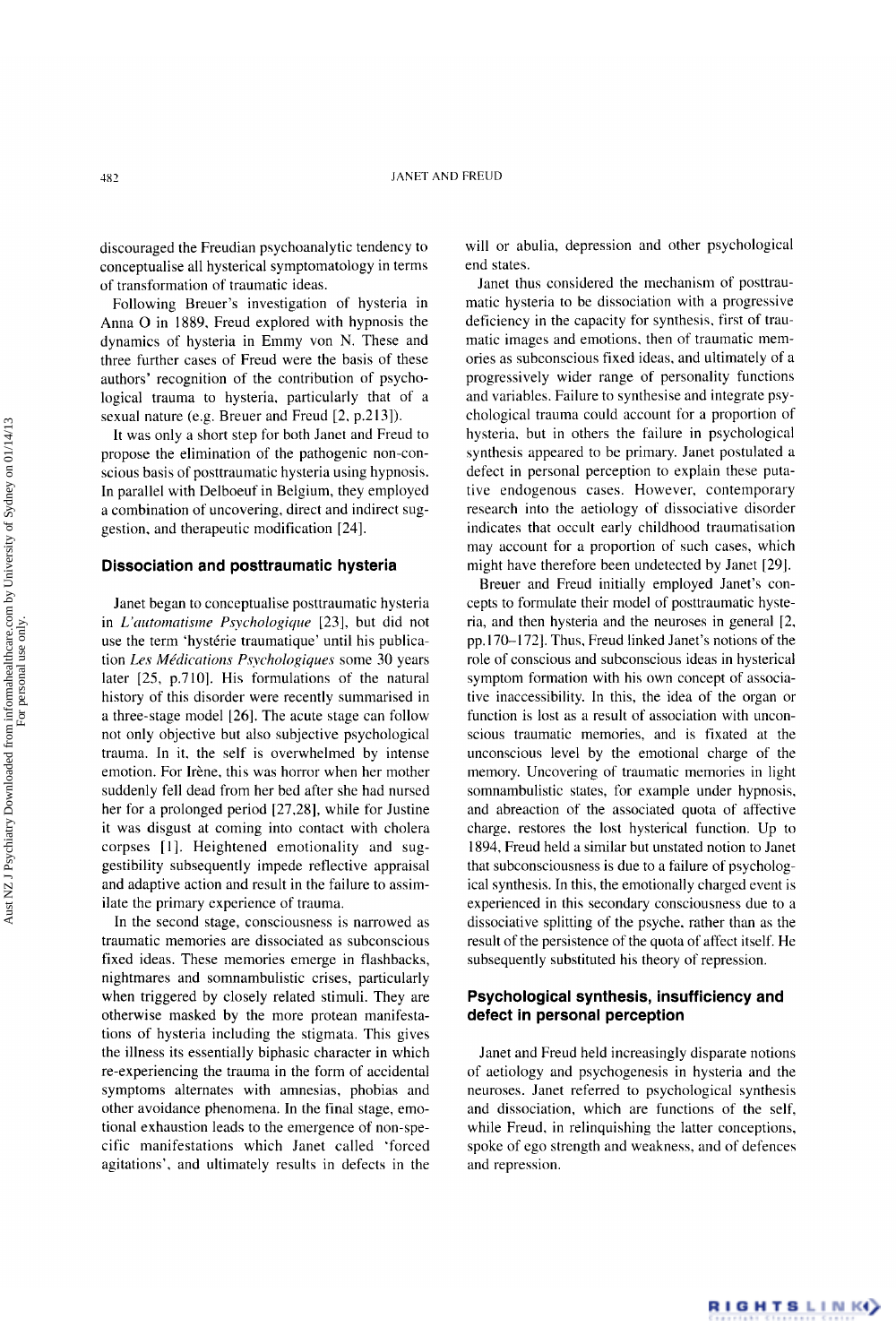Both Janet and Freud acknowledged the contribution of biological and social factors, but only Janet's model truly spanned each of the biological, psychological and social domains. It anticipated Engel's conceptualisation early, which was itself an attempt to transcend the biomedical model of psychological illness by drawing on a multidimensional biopsychosocial approach *[30].* By way of contrast, Freud adhered to a more purely internal psychobiological determinism, tending to exclude factors which are external (objectively traumatic) and social (therapeutically suggestive) in origin.

Following criticism by Freud and his followers, Janet's conceptualisation of psychological insufficiency was increasingly misunderstood as essentially biological due to a constitutional vulnerability. Janet acknowledged that the understanding of the genetic contribution to mental illness was then rudimentary, and only referred to it briefly in his theoretical discussions, for example in the resume of *The Mental States of Hystericals* [1]. However, he regularly cited the family background in his case vignettes. **A** representative history is that of Marcelle [31]. A woman of 22 years, she was admitted to the Salpêtrière under Falret for the treatment of hysteria with suicidal depression, abulia and fixed ideas. The main precipitants for her illness were a serious bout of typhoid fever, the subsequent death of her father, and then an amorous disappointment. The family history was very extensive: the maternal grandmother and maternal aunt both suffered from paranoid disorders and died in an asylum; the mother, although not formally diagnosed, was 'weak minded', easily excited, and given to loss of self-control, and the father had a paralysis of uncertain aetiology. Of the six out of 10 children surviving, the three brothers were given to narcissistic traits, and the two sisters frequently manifested an air of distraction and apathy. The younger sister had periods of depression with mutism, often almost to the point of psychosis. In Janet's words, Marcelle united and augmented all of these family features! Clearly, both heredo-familial and exogenous stress factors combined in her case to produce her severe hysterical and affective disorder.

However, the genetic element was never regarded as more than one of several contributing to the essential mechanism, a failure of psychological synthesis. In order to understand this failure, Janet proposed a unifying psychoeconomic model [32]. It comprised an empirically based hierarchy of personality vari-

ables extending across the entire psychological domain, from reality functioning to those in the psychophysiological arena. In it, behaviour at the top is characterised by complexity of novel mental synthesis and has the highest degree of reality contact, or in Janet's economic terms, high psychological tension and high psychological force or energy. In a process known as realisation, voluntary and adaptive action is unified with psychophysiological responsivity, and integrated with personal awareness in the formation of identity. The highest synthetic functions are also those most readily lost in hysteria and mental illness in general, giving way to behaviours such as automatism with a much lower coefficient of reality, and correspondingly lower psychological tension. In hysteria, while constitutional factors provide a backdrop of biological vulnerability, oscillations of the mental level are mediated by intercurrent emotional stresses in the more endogenous cases, and by acute psychological trauma in those which are more exogenous.

Failure of the mechanism of psychological synthesis in hysteria results in biological and psychological deficits. Thus, Janet reported changes in heart rate and sweating. In hysterical anaesthesia he described a predilection for the left hand side, capillary vasoconstriction, and a reduction of the symptom during sleep and following administration of alcohol, chloroform, and morphine.

In regard to psychological deficits, Janet considered the reduced capacity to assimilate elements of sensation into complex personal perceptions to be at the root of narrowing of the field of consciousness and the consequent attentional deficits. Thus, patients who are unable to attend to their sensations cannot recall them as part of their personal perception and are therefore anaesthetic.

Psychophysiological changes in hysteria such as these were the basis of a series of studies by Meares *et al.* which tended to support Janet's hypotheses. They showed that patients with hysteria failed to habituate to a meaningless sound [33,34]. In Janet's terms, they manifested a defect in personal perception. This was also demonstrated in failure of habituation of the galvanic skin response, by increased amplitude of auditory evoked response potentials [35-371, and by a technique called mismatch negativity [38]. The authors proposed that hysterical patients are hyperoriented towards stimuli, and accounted for this by a deficiency in higher order cerebral inhibitory mechanisms.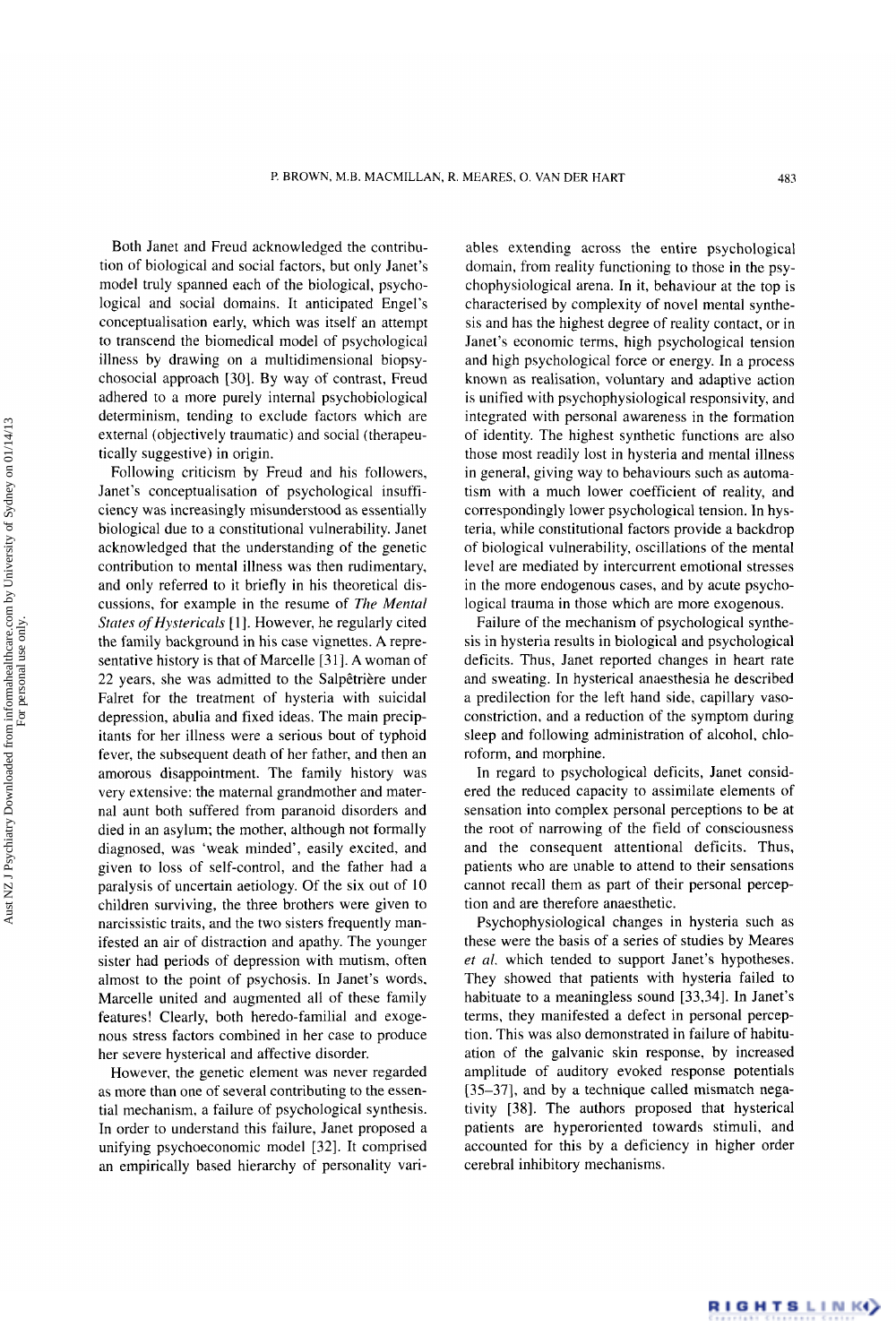Turning from hysteria *per se* to posttraumatic cases, for Janet the failure in psychological synthesis is manifested in the dissociative unavailability of traumatic memories. These are relegated to the status of subconscious fixed ideas, which only emerge in the symptomatic state as hysterical accidents.

These deficits notwithstanding, many of Janet's cases had previously achieved the highest levels of psychological synthesis and personal sufficiency only to lose this under the burden of stressful lifeevents such as traumatic loss. Freud noted similar paradoxes in his cases. Thus, just as Emmy von N did not previously show psychological insufficiency, neither did many of Janet's cases, either before or after their illness, and in moderate cases during it.

#### **Repression**

While criticising Janet for his perceived biologism, Freud followed Breuer arguing for an 'innate breeding ground' in the psychological development of hysteria. Paradoxically, three out of the four cases which Freud published with Breuer between 1893 and 1895 could well have had organic bases [39]. Elizabeth von **R** had a spinal disorder, Lucy R suffered from the consequences of ethmoiditis and purulent rhinitis, and Emmy von N had long-term neck cramps, verbal tics and athetosis. Only one patient whom Freud saw only once, Miss Katharina, was clearly suffering from a primary psychological disorder, anxiety hysteria. Nevertheless for Freud, only the minority of cases were either neurological or due to direct somatic conversion of affect. Instead he generalised Janet's posttraumatic 'accidental' theory to all of the neuroses, seeing by far the majority as ideogenic following sexual traumatisation. In contrast to Janet, Freud proposed an excess of excitation as opposed to psychological weakness. In consequence, the ego becomes active in defensive splitting and repression of the posttraumatic conflicts, rather than succumbing and fragmenting. The exogenous model of hysterical neurosis was relinquished in 1897 to be replaced essentially by the theory of unconscious sexuality [40]. In this, intrapsychic sexual conflicts divert and distort instinctual development. In so far as psychological synthesis was seen to be impaired, this was only in the sense of disrupted ego development rather than as a fluctuation in ongoing functional capacities [411.

Repression is more of an inferred theoretical

concept than dissociation, which, as Hart noted, is descriptive of observable phenomena [42]. **As** Breuer implied, repression rather expresses a relation: we only know what it does, not what it is. Freud postulated early the deliberate suppression of ideas incompatible with central consciousness. He later played down the role of conscious phenomena, proposing the mechanism of repression which operates through the unconscious detachment of affects from ideas, specifically traumatic memories. In hysteria, the affect becomes linked with and thereby converted to bodily or other mental symptoms. Freud's postulation of unconscious, often lifelong, cumulative mechanisms unavailable to either clinical or experimental retrieval undermined his theory. There need not be objective historical data or psychological referents, and there were frequent theoretical inconsistencies, for example in treatment. Thus, abreaction of traumatic memories is supposed to occur with affect, but contradicting this, repression is said to have separated these memories from their affects. By way of contrast, Janet's failure of psychological synthesis and deficiency in personal perception were regarded as interim abstractions awaiting further research in the biopsychosocial arena.

#### **Self and ego**

The term 'ego' originated in the mid- 19th century and by way of Freud became a cornerstone of western psychiatry [43]. He proposed further subdivision into a tripartite structure to include the superego and the id. Subdivision of the self also had a long ancestry, particularly in regard to sub-selves and multiple personality. The origins of modern self psychology are to be found in the contributions of a group of psychiatric researchers prior to World War **I.**  Janet was a key member, and others included Baldwin, Prince, James, Bergson. Claparede and Piaget. The latter regarded himself as Janet's pupil.

For Janet, the self follows a developmental path 1441. Between the ages of 2 and 4 years it evolves from a primitive 'spatial' differentiation of self and other to a complex unified innerness founded on psychological synthesis of the stream of consciousness.

The self is based on temporal as much as spatial continuity. Janet wrote: 'The duration of the present is the duration of a story' [45]. Synthesis of memory into the stream of consciousness is thus essential to the coherent temporal experience of self. Janet recog-

RIGHTSLINK()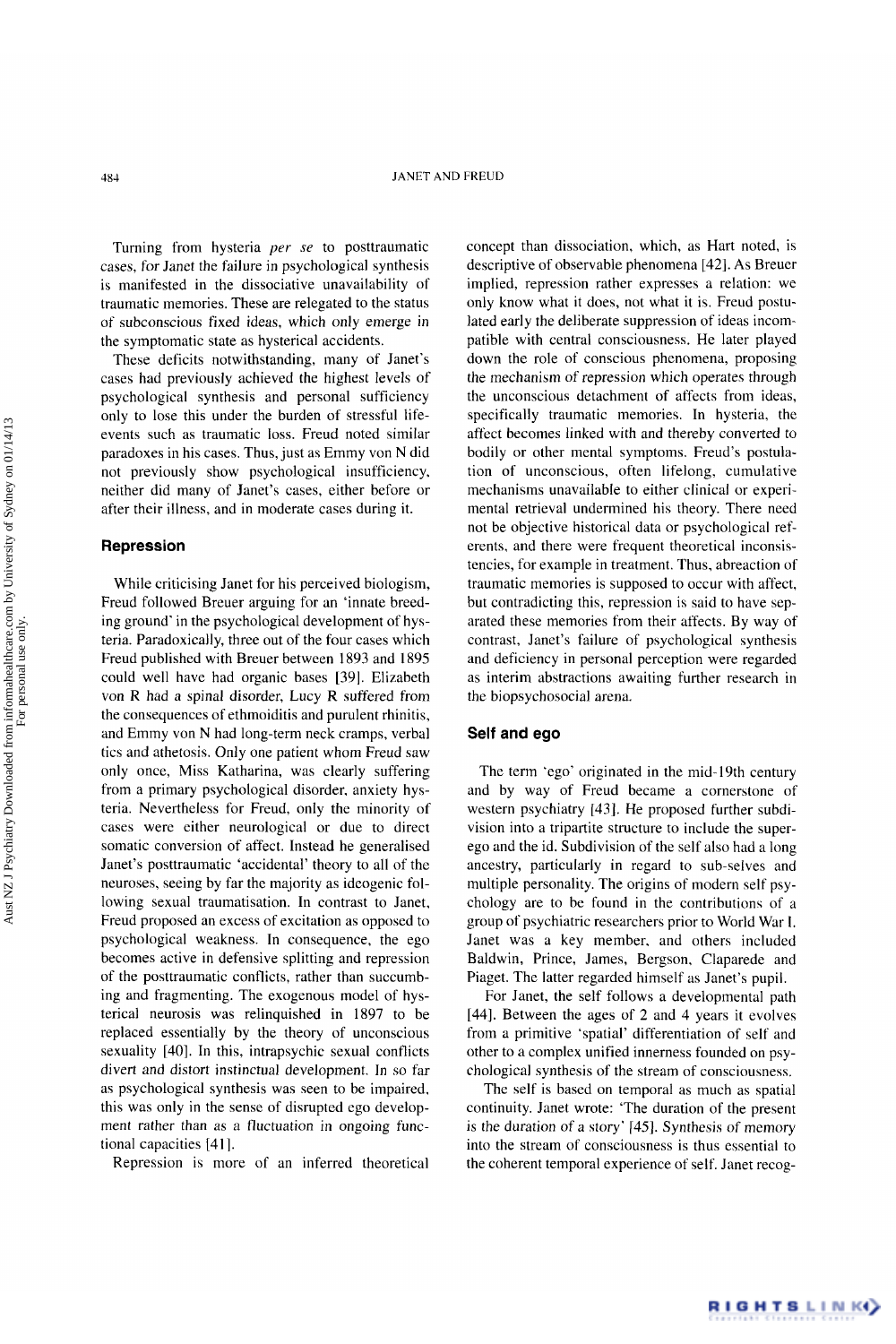nised two forms of memory: experiential memory. in which past experiences are re-lived as if they are occurring in the present: and narrative memory, which records and maintains the historical record, and which is continuously reconstructive. Each of the two different forms of memory is based on a different experience of time. Whereas narrative memory is static, experiential memory relates to the continuously evolving present, and to the stream of consciousness. The resulting sense of innerness provides the core sense of self, or identity.

**A** major manifestation of hysteria is a disturbance in the stream of consciousness and its recurring contents, particularly percepts and memories, and thus in the experience of the self. There is a derangement in the way subjects tell the story of their lives. Hysterical consciousness lacks imagination and is monotonously chronological. This is because when traumatic events occur, particularly sexual abuse, these are often poorly integrated due to the persistence of strong emotions such as overwhelming anxiety. There is a failure of the unity of experience. the sense of self. and psychological life in general. When the failure in psychological synthesis occurs during psychological development, it may also correlate with disruption and delay of brain maturation, particularly of the pre-frontal cortex. Fragments of this unintegrated experience and related aspects of the self remain unavailable to narrative memory, episodically intruding into consciousness as either 'accidental' symptoms or alter-personalities.

## **Psychological determinism, therapeutic influence and rapport**

The contribution of endogenous versus exogenous factors in symptomatic and treatment responses has been a scientific concern since the time of Mesmer. Notions of internal psychological determinism gradually prevailed during the 19th century and were predominant by the time of Charcot. He proposed uniform stages of hysteria and hypnosis independent of suggestion, time or culture.

The tide began to turn with the independent studies of Delboeuf. Binet and Bernheim. Delboeuf too visited Charcot at the Salpêtrière in the late 1880s, and studied the mechanism of hypnotic 'transfer' [46]. He came to the conclusion that hypnotic influence is a psychological demand characteristic. At first Janet did not accept Delboeuf's views, and

argued against suggestion in hysterical symptom formation. Rather, it was through his studies of therapeutic influence in the rapport that he began to understand the contribution of direct and, more importantly, indirect suggestion, although he did not explicitly use this term. By 1919 Janet was able to reconsider Charcot's findings and reconstruct his mentor's deception *[25].* 

In his seminal conference paper of 1896, published as *The Somnambulistic Influence and the Need for Direction,* Janet explored subconscious transmission of the clinician's ideas  $[31, vol. 1, p.423-480]$ . He first linked the notion of the magnetic rapport with contemporary studies of somnambulistic influence in the treatment of hysteria. This was reported in *L 'illitomatisme Psychologique* as the principal of electivity. in which the patient's dependency on the therapist was linked with narrowing of the field of consciousness [23, pp.190-199]. In the chapter, Janet further analysed the patient's responses to the therapist in terms of indirect hypnotic suggestion.

Janet first outlined three well-defined sequential stages of hypnotic influence: fatigue, influence proper, and passion. The stage of fatigue is very brief and characterised by relief from symptoms. During somnambulistic influence, the patient becomes preoccupied with the therapist. It is during this stage that the subject adopts the therapist's ideas and intents. Improvement is then reinforced and maintained by repeated treatment contact. However, the influence and resulting benefits are not very durable. Recrudescence often following trivial emotional upsets leads to an obsession with re-hypnosis and a corresponding passionate desire to see the therapist.

Janet noted that these stages of therapeutic intluence are common to all the neuroses, not just to hysteria alone. He acknowledged the possibility of inaccessible cerebral cellular changes but felt that psychological factors contribute no less than the organic. Direct suggestion only partly accounts for therapeutic influence, nor does posthypnotic suggestion, which corresponds to it. Both processes require explanation in their own right. Janet raised the possibility of autosuggestion and subconscious suggestion of influence and passion by the hypnotist without realising it. Contrary to this notion, he cited the considerable but only partially successful conscious therapeutic efforts to limit unwanted effects and enhance specific therapeutic outcomes. Rather, Janet opted for distinct phenomena under the rubric of 'the

Aust NZ J Psychiatry Downloaded from informahealthcare.com by University of Sydney on 01/14/13<br>For personal use only. Aust NZ J Psychiatry Downloaded from informahealthcare.com by University of Sydney on 01/14/13 For personal use only.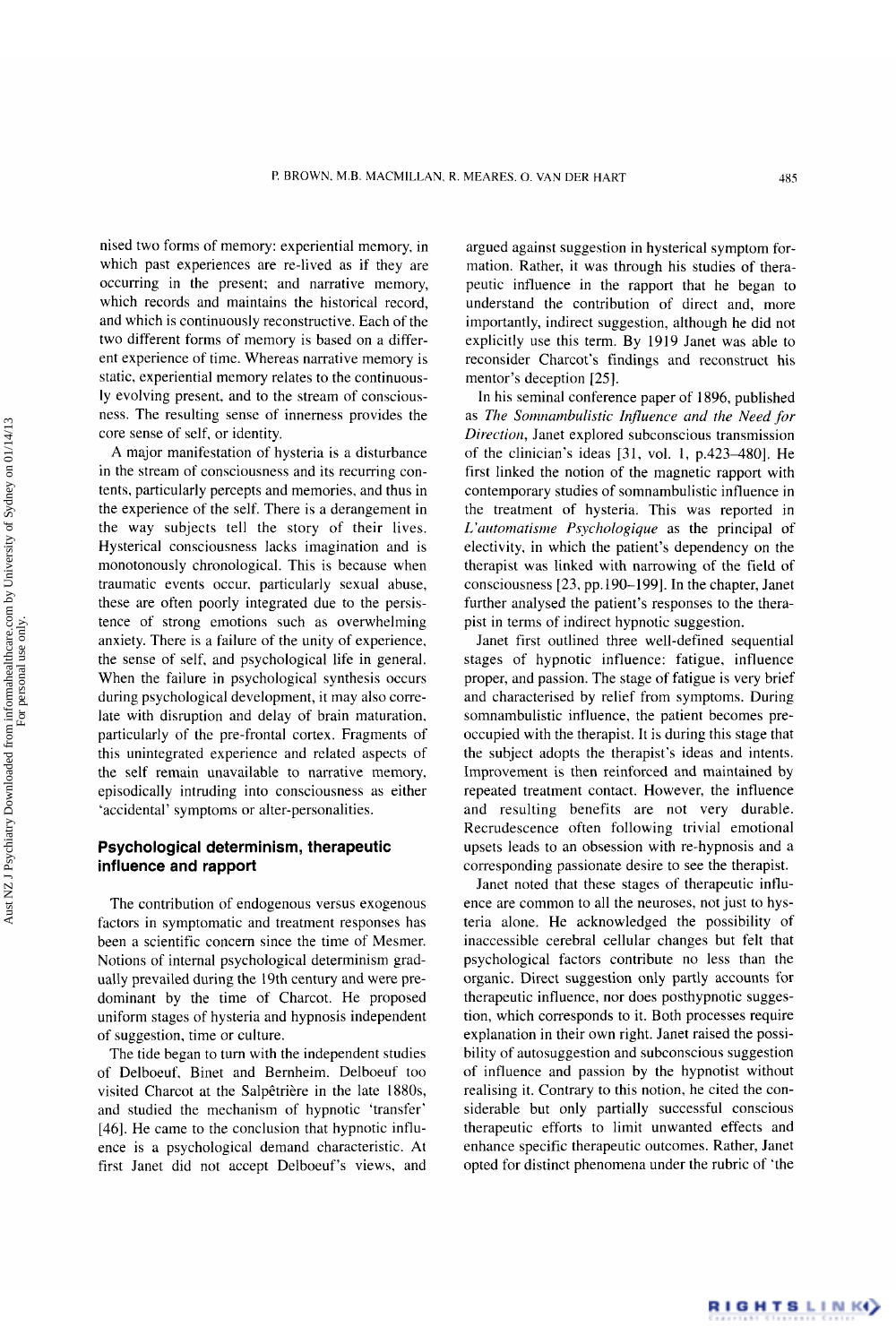persisting ideation of the therapist', a process which he felt elicits sentiments of affection or even blind obedience. It is manifested in dreams of the therapist and hallucinations of the therapist's voice, and enhances suggestibility, improves the mental state, and reduces symptomatology. It is as if the hypnotist's ideation continues to speak through the subject in these varied ways. In order to become established it requires a process of education, but this frequently meets with resistance. Termination of influence is associated with a passionate desire for the restoration of this curative internalised ideation. It is specific to the hypnotist rather than simply an organic effect. The three stages are sequential manifestations of indirect suggestion made possible by psychological and related cerebral insufficiency. This weakening of mental synthesis leads to the insufficiency of will called abulia. Patients then seek to fortify or replace their will, and this is achieved by carrying the memory of the therapist, acting indirectly as a 'director'. The task of the therapist is to stimulate and ensure mental synthesis by organising this process around their persona. However, this iatrogenic mental synthesis is poorly adapted to ever-changing reality, and when it fails it must again be restored. Hypnosis is neither the basis for restoration nor direction in abulic patients, but rather an adjunct to it. Instead it contributes to the overall psychoeducationa1 process. Dependency gradually diminishes in treatment as the patient's own powers of mental synthesis and self-direction are substituted.

#### **Transference**

Freud recognised the influence of the therapist no less than Janet. One hundred years on, Makari has anlysed Freud's concept of the transference. He felt that it developed independently of Janet's rapport and somnambulistic influence [47]. Instead he linked it to late 19th century debates on the inherent suggestibility of the hysterical patient. Freud regarded transference early as the 'sine qua non to a solution of the (hysteria) problem'  $[2, p.266]$ . In keeping with Charcot's notions of internal determinism, he conceptualised the transference as a spontaneous aspect of neurosis, resulting from inbuilt resistances: reluctance to be influenced, perceived therapeutic neglect, and fear of transferring to the therapist distressing ideas arising in the content of analysis.

Transference initially relied on Janet's conceptual-

isation of splitting of consciousness or dissociation. Freud saw the basis of the 'false connection' between transference aspects of the therapeutic interaction and the patient's pre-existing mental contents in two phenomena: associative inaccessibility to mental awareness of the true unconscious causative factors, specifically the dissociated traumatic past, combined with a compulsion to associate these phenomena with, and transfer them to, the therapist. He emphasised an increasingly unconscious and more purely psychophysiological determinism founded on changes in emotional excitation within the nervous system, and alterations in the unconscious agencies of the mind, both relatively impervious to ongoing outside influences. Neither direct nor indirect external suggestion had a role to play in either symptom formation or removal. Freud later proposed that these unconscious factors are sexual, and related specifically to the unconscious persistence of residues of the subject's infantile sexual drives [48]. While acknowledging the connection with normal manifestations of human affection, Janet could not extend this influence to sexual love [25, pp.611-6221. Rather he developed a general theory of therapeutic attachment 'avant la lettre'. Instead of focusing on internal determinism and unconscious psychosexual factors, he emphasised external attachments and expectancy factors, in particular direct and indirect suggestion. Not long after Janet died, Macalpine and Hunter considered the transference to be due to suggestion, a demand characteristic of object deprivation in the psychoanalytic setting [49].

#### **Emotion and abreaction**

Freud's treatment of hysteria by emotional abreaction differed markedly from the integrative approach adopted by Janet and Delboeuf [24]. Van der Hart *et al.* comprehensively summarised Janet's de facto, three-stage model of psychotherapy for posttraumatic hysteria [26]. Following a preparatory phase aimed at overall stabilisation of the patient and general symptom reduction, the core treatment stage consisted of integration or 'synthesis' of traumatic memories. He called this process liquidation. The essence of treatment was the facilitation of recounting, reconstruction, and controlled re-experiencing of the trauma. Hypnosis was frequently used as an adjunct to uncovering and modification. Two indirect techniques were developed and used when liquidation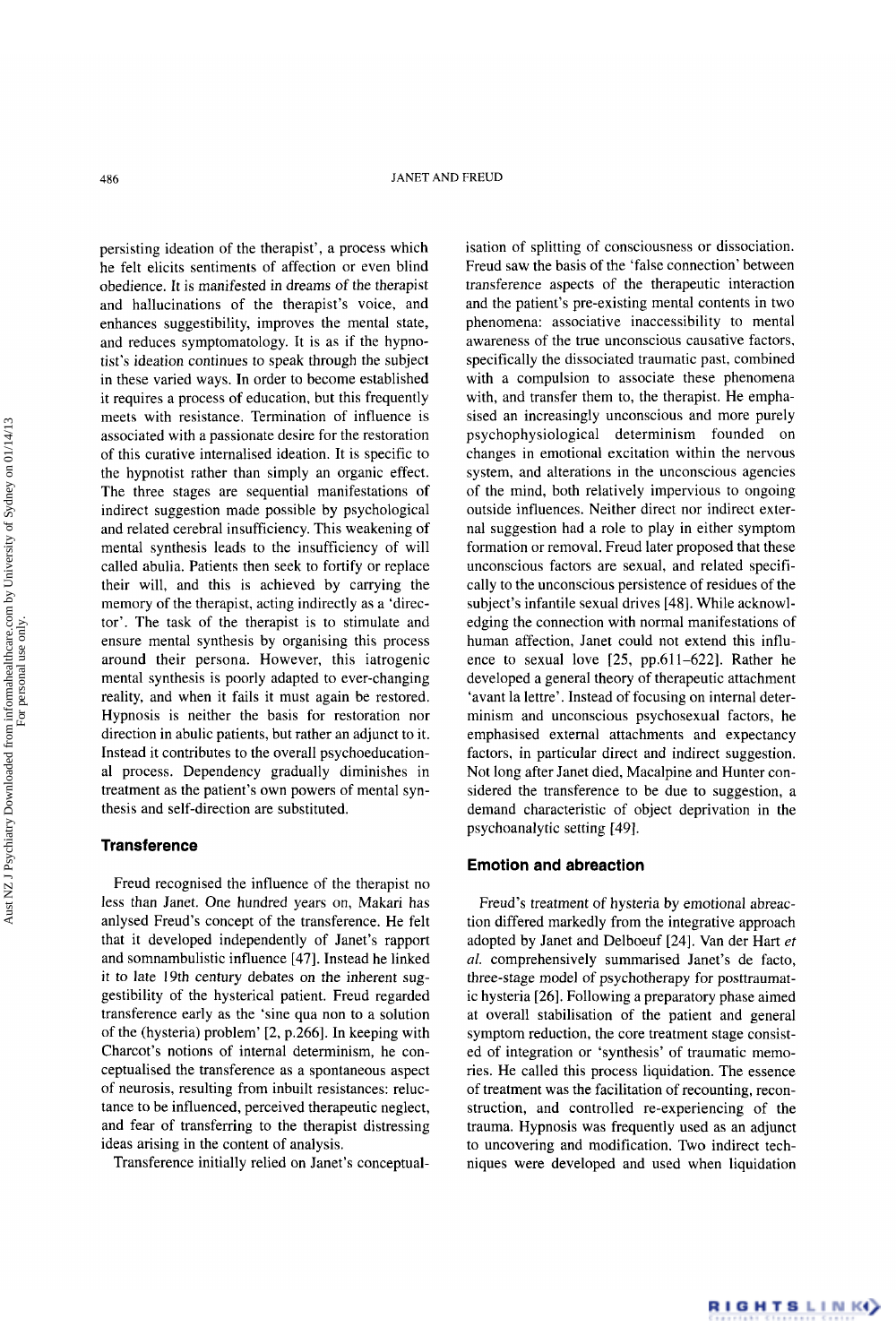could not be directly applied: substitution of positive for negative images, and conceptual re-framing. The final stage pursued the goals of personality integration and rehabilitation. Clearly, Janet's second stage differed markedly from that of Freud, who opted for ventilation of affects over Janet's synthesis and integration of memories and associated personality functions.

Macmillan  $[11,24]$  explored the origins of Freud's abreactive model which was purportedly rooted in Breuer's treatment of Anna O in 1881. A thorough reading of the primary sources revealed that Freud's publication followed the findings of Janet in 1892. Breuer's original case notes emphasised the efficacy of verbal expression and narration over emotional arousal and release, which were in fact later interpolations incorporated into the completed case report. There is little indication in the description of Anna *0's* 'talking cure' of her being required to abreact emotionally charged memories while recapitulating the circumstances in which she had acquired them. Abreaction did not seem to form part of the necessary and sufficient conditions of the partial alleviation of her symptoms which Breuer was able to achieve. It was only in late 1892 that Freud gave any credence to emotional expression. Macmillan proposed that Freud's re-interpretation of treatment in affective terms derived from Hughlings Jackson's model of emotional equilibration of the nervous system grafted on to Janet's thesis that ideas determine the details of hysterical symptoms [12]. Freud aimed to link these posttraumatic pathogenic ideas and affects in a cathartic therapeutic discharge. Macmillan postulated that the basis for Freud's proposed linkage was due to the unconscious transmission of expectations to the patient that talking with emotion could effect a cure. The theory of treatment thus clearly anticipated the observation of clinical facts.

Later commenting on Freud's notion of abreaction, Janet noted that treatment by emotional 'discharge' had been in practice long before Freud [25, pp.68 1-6931. He conceptualised this therapeutic discharge in terms of his hierarchical economic model of the personality. Thus, with traumatic memories which have been dissociated as subconscious fixed ideas, discharge and rechannelling of their associated mental energies (in Freudian terms, 'decathexis') also contributes to liquidation of the trauma. Janet regarded this as an example of specific discharge aimed at conservation of mental energy. More general methods

of emotional discharge were aimed at either augmenting or diminishing mental energy and restoring equilibrium between psychological force and psychological tension. Concepts of abreaction and therapeutic integration were critically examined in two recent articles by Van der Hart *et al.* [50,51].

#### **Conclusion**

Janet and Freud developed the first modern psychological concepts of hysteria. Marked theoretical and practical differences arose between them. Janet linked conscious and subconscious ideas with psychological symptoms under the rubric of dissociation theory. Freud initially pursued the same course, but branched off early via associative inaccessibility to repression and the dynamics of the unconscious. Freud's psychological models remained illness-orientated. The model of traumatic stress was generalised to all the neuroses, and the ego was regarded as a 'deus ex machina', orchestrating defence mechanisms and symptoms. By way of contrast, Janet evolved a health-oriented model based on growth and maintenance of the self. This was founded on synthesis of personality factors along a functional economic hierarchy, particularly of memory, but also percepts and other psychological elements. Psychological illness was conceptualised in terms of impairment of synthesis, for example dissociation of consciousness, and consequent psychological insufficiency. Janet also described the process of repression, but he saw it as distinct from dissociation, and a consequence rather than a cause of hysteria [25, pp.608-611,640-651].

Janet and Freud both continued to focus on intrapsychic processes, but Janet emphasised the interaction of exogenous and psychosocial factors within the biogenetic matrix over Freud's more purely endogenous psychological and physiological approach. Thus, while Freud acknowledged the role of combat in the war neuroses *[52],* he relinquished the theory of objective sexual traumatisation early for the theory of infantile sexual fantasy. He rarely alluded to the external factor, and unlike Janet eliminated this from the central tenets of his theory.

In the treatment domain, Janet and Delboeuf failed to confirm the fundamental role of emotional ventilation *per se,* and their methods of psychological synthesis diverged widely from those of Freudian abreaction. Treatment with adjunctive hypnosis was

RIGHTSLINK()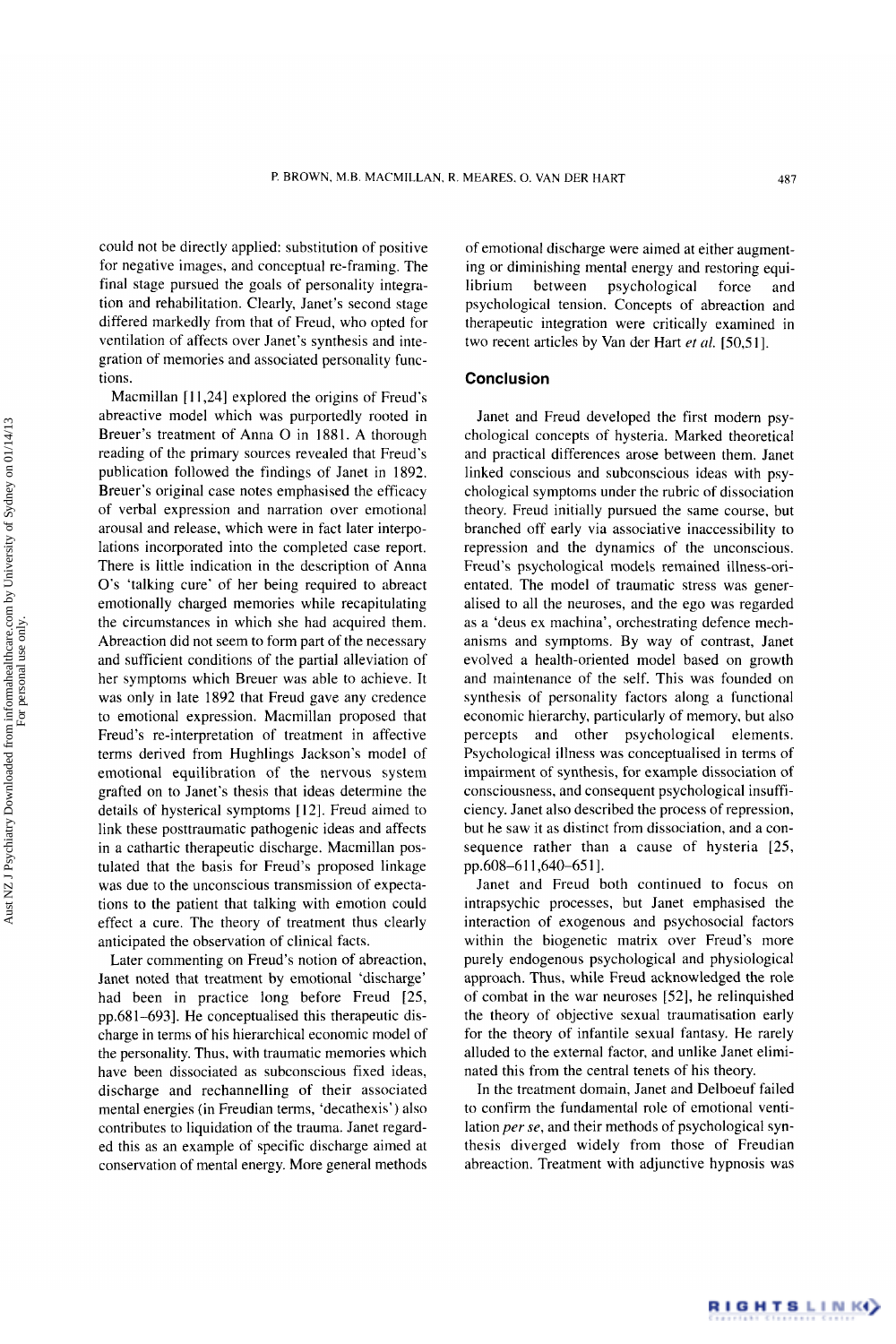aimed at facilitating psychological synthesis, of percepts in anaesthesias, and memories in posttraumatic states. This contrasted with Freudian emotional abreaction with equilibration through the discharge of affect.

Janet's views on determinism and the role of emotion are more in line with some current ideas about mental functioning and psychotherapy than are Freud's. In this regard, of central import is the role of indirect suggestion and psychological demand characteristics. Behaviour can be shaped by unconscious imitation of other patients, unconscious divination, and meeting the therapist's expectations. Determinism in the formation of hysterical symptoms reveals itself in the lawfulness and regularity with which ideas act whatever their source, including the therapist. Janet was more aware of this fact than Freud.

The work of Janet clearly often anticipated that of Freud, and in some cases is now replacing it. It is particularly informing current studies **of** psychological trauma and dissociative disorder and their psychological treatment. It is frequently asked why it has taken half a century to rediscover Janet. The following hypotheses have been considered: Janet was before his time; he was eclipsed by Freud, and he discouraged establishment of a psychological school *[5].* Communication was Janet's greatest strength both in the clinical, didactic, and research domains. The clarity of his writings in their native French and their accessibility in translation to the modern reader enable us to mine their many riches. Now is the time for further translation so that Janet can be profitably re-read. The current Australian authors are contributing to this worthy cause.

#### **References**

- I. Janet P. Etat mental des hysteriques. Paris: Rueff et cie, 1892/1894. (Trans: The mental state of hystericals. New York: Putnams, 1901:526-528. Reprinted: Washington, DC: University Publications of America. 1977.)
- 2. Breuer J. Freud S. Studies on hysteria (1893-1895). SE 2. London: Hogarth Press, 1966: 19-305.
- *3.*  Ellenberger HF. The discovery of the unconscious: the history and evolution of dynamic psychiatry. New **York:**  Basic Books. 1970.
- 4. Van der **Kolk** BA. Van der Hart 0. Pierre Janet and the breakdown of adaptation in psychological trauma. American Journal of Psychiatry 1989; 146: 1530-1540.
- *5.*  Brown P. Pierre Janet: alienist reintegrated. Current Opinion in Psychiatry 1991; 4:389-395.
- 6. Brown P, Macmillan MB, Meares R. Janet and Freud go south. Australasian Psychiatry 1995: 3:262-264.
- 7. Janet P. A symposium on the subconscious. Journal of Abnormal Psychology 1907; 2:58.
- 8. Van der **Kolk** BA, Brown P, Van der Hart 0. Pierre Janet on post-traumatic stress. Journal of Traumatic Stress 1989: 2:365-378.
- 9. Van der Hart 0, Friedman B. A reader's guide to Pierre Janet on dissociation: a neglected intellectual heritage. Dissociation 1989; 2:3-16.
- 10. Van der Hart *0,* Horst R. The dissociation theory of Pierre Janet. Journal of Traumatic Stress 1989; 2:397-412.
- **11.**  Macmillan MB. Freud and Janet on organic and hysterical paralyses: a mystery solved? International Review of Psychoanalysis 1990; 17: 189-203.
- 12. Macmillan M. Freud evaluated: the completed arc. Amsterdam: North Holland. I99 I.
- 13. Freud S. SE 1. London: Hogarth Press, 1966:39,58.
- 14. Freud S. SE I. London: Hogarth Press, 1966:75.
- 15. Janet P. L'anaesthésie hystérique. Archives de Neurologie 1892: *23:323-352.*
- 16 Janet P. L'amnésie hystérique. Archives de Neurologie 1892; 24:29-55.
- 17. Janet **P.** La suggestion chez les hysteriques. Archives de Neurologie 1892; 24:448-469.
- 18 Freud S. A short account of psychoanalysis (1923/1924). SE 19. London: Hogarth Press, 1966: 19,193.
- 19. Crocq L, De Verbizier J. Le traumatisme psychologique dans l'oeuvre de Pierre Janet. Annales Médico-Psychologiques (Paris) 1989; 147:983-987.
- 20. Janet P. Les actes inconscients et le dédoublement de la personalité pendant le somnambulisme provoqué. Revue Philosophique 1886: 22:577-592.
- 21. Janet **P.** L'anesthesie systematisee et la dissociation des phenomenes psychologiques. Revue Philosophique 1887: 23:449472.
- 22. Janet P. Les actes inconscients et la mémoire pendant le somnambulisme. Revue Philosophique 1888; 2S:616-623.
- 23. Janet P. L'automatisme psychologique. Paris: Felix Alcan, 1889. (Reprint: Paris: Societé Pierre Janet, Payot. 1973.)
- 24. Macmillan MB. Delboeuf and Janet as influences in Freud's treatment of Emmy von N. Journal of the History of the Behavioural Sciences 1979; 15299-309,
- *25.*  Janet P. Les medications psychologiques. Paris: Felix Alcan. 1919. (Trans: Psychological healing. New **Ynrk:** Macmillan, l92S:7 10.)
- 26. Van der Hart 0, Brown P, van der **Kolk** BA. Pierre Janet's treatment of post-traumatic stress. Journal of Traumatic Stress 1989; 2:379-395.
- 27. Janet P. L'Amnésie et la dissociation des souvenirs. Journal de Psychologie 1904; 1:28-37.
- 28. Janet P. L'état mentale des hystériques. 2nd ed. Paris: F. Alcan, 1911. (Reprint: Marseilles: Lafitte Reprints, 1983.)
- 29. Briere J. Conte J. Self-reported amnesia for abuse in adults molested as children. Journal of Traumatic Stress 1993: 6:21-3 **1.**
- 30. Engel GL. The need for a new medical model: a challenge for biological science. Science 1977; 196:129-136.
- **31.**  Janet P. Nevroses et idees fixes. Paris: Felix Alcan, 1898. (Reprint: Paris: Societe Pierre Janet, Payot. 1990.)
- 32. Janet P. La force et la faiblesse psychologiques. Paris: N Maloine, 1932:257.
- 33. Meares R, Horvath TB. Acute and chronic hysteria. British Journal of Psychiatry 1972; 121:653-657.
- 34. Horvath T, Friedman **J,** Meares R. Attention in hysteria: a

RIGHTSLINK)

For personal use only.